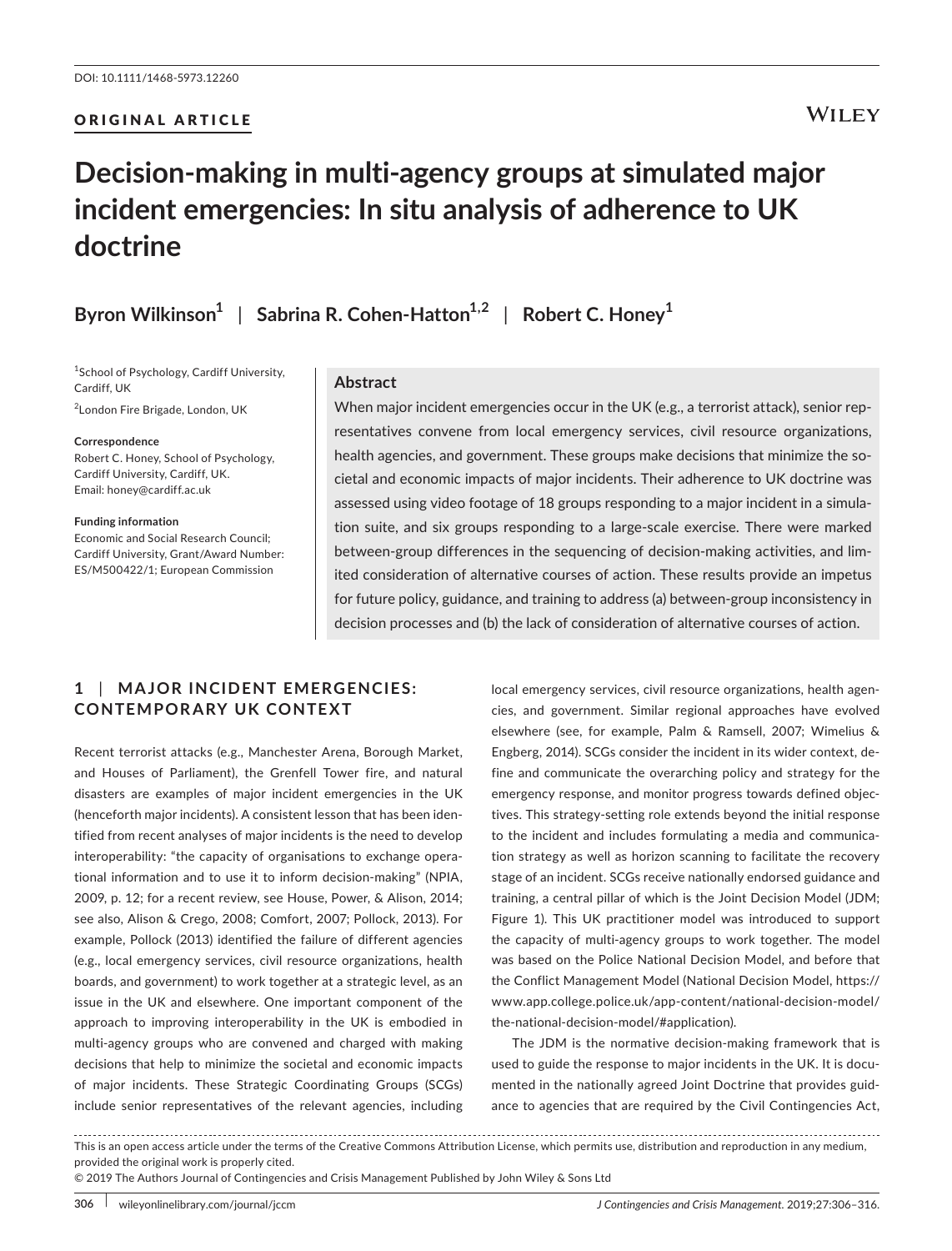

FIGURE 1 The JDM identifies five categories of activity involving: gather information, develop strategy, consider powers, identify options, and take action. The central ethos of the model is: Working Together, Saving Lives, and Reducing Harm. [Joint Emergency Services Interoperability Programme (JESIP), Joint Doctrine: The Interoperability Framework. Adapted from: [http://](http://www.jesip.org.uk/joint-decision-model) [www.jesip.org.uk/joint-decision-model\]](http://www.jesip.org.uk/joint-decision-model) [Colour figure can be viewed at wileyonlinelibrary.com]

2004 to respond to emergencies. Agencies expected to use the JDM include legally defined "Category 1 responders" such as local authorities, Police forces, Fire and rescue services, the National Health Service (NHS), and environmental agencies. "Category 2 re‐ sponders" are also expected to use the JDM and include large‐scale transport providers such as road, railway, and airport agencies, as well as essential utility providers such as electricity, gas, water, and telecommunication companies. In spite of its importance in the UK public sector and its integral role in responding to major incidents, there has been no research on the way that the JDM is used by SCGs to support decision‐making. The principal aim of our research was to meet this important unmet need by assessing the consistency with which these groups use the JDM. This was achieved by investigating decision-making in SCGs engaged in immersive simulated incidents and a large‐scale exercise. There are good grounds for supposing that the approach embodied within the JDM might not be used in the context of group decision‐making from research in the field of naturalistic decision-making (e.g., Klein, 1993, 2003, 2008). We consider this research after describing the JDM.

## **2** | **SUPPORTING INTEROPER ABILIT Y: THE JDM**

Strategic Coordinating Group members come from a range of or‐ ganizations and major incidents are infrequent, which means that

 **|** WILKINSON et al. **307**

these groups face issues that differ from those faced by expert teams, who frequently work together on familiar tasks (e.g., cock‐ pit flight crews: Stout, Cannon‐Bowers, Salas, & Milanovic, 1999; nuclear operations personnel: O'Connor, O'Dea, & Flin, 2008; ship navigators: Hutchins, 1995a; for a review, see Flin, 1996). The ad hoc nature of SCGs allows them to rapidly assemble in the affected location with key local knowledge, but it also means that they might not have worked together at a major incident (cf. Rouse, Cannon‐Bowers, & Salas, 1992; see also, Cannon‐Bowers & Salas, 2001), which could reduce their capacity to develop a co‐ ordinated plan of action (Stout et al., 1999). The JDM was adopted in an attempt to meet these challenges: to enhance interoperabil‐ ity, engender a shared representation of an incident (cf. Hutchins, 1995a, 1995b, Nickerson, 1993), and enable a coordinated re‐ sponse through shared superordinate goals (cf. Power & Alison, 2017a, 2017b; Rouse et al., 1992; Stout et al., 1999).

The JDM describes five categories of decision‐making activity, which support the superordinate goals of working together, saving lives, and reducing harm. These activities are as follows: (1) gather information and intelligence; (2) assess risks and develop a working strategy; (3) consider powers, policies, and procedures; (4) identify options and contingencies; and (5) take action and review what hap‐ pened. The five activities can be broadly aligned to the more ge‐ neric decision-making processes of situation assessment (activity 1), plan formulation (activities 2–4), and plan execution (activity 5; e.g., Lipshitz & Bar‐Ilan, 1996; van den Heuvel, Alison, & Power, 2014). The JDM also describes a consistent sequence in which these activi‐ ties should occur, moving from gathering information to taking action through the three intermediate activities. While there has been no formal assessment of whether the JDM engenders such a consistent approach to decision‐making in SCGs, there is evidence from the field of naturalistic decision‐making suggesting that it is unlikely to do so.

# **3** | **NATURALISTIC DECISION‐MAKING**

The field of naturalistic decision‐making is concerned with under‐ standing how people make decisions in real‐world contexts, in‐ cluding those where the decisions involve high stakes, are time pressured and occur in a context of uncertainty (e.g., Klein, 1993, 2003, 2008; Klein et al., 2003; see also, Doya, 2008; Gigerenzer, 2007; Gureckis & Goldstone, 2006; Hodgkinson & Healey, 2008; Shafir, 1994; Tversky & Kahneman, 1974). That is, the field is con‐ cerned with exactly those conditions in which SCGs operate. To take one example, the study of decision‐making in individual firefighters has revealed marked departures from normative models that are similar to the JDM: Firefighter decision‐making often reflects past experience and is recognition‐primed and intuitive rather than being based on a process of evaluation and reflection. This observation was originally highlighted through an analysis of the retrospective reports of firefighters (Klein, Calderwood, & MacGregor, 1989; see also, Klein, 1998); but it is also evident when decision‐making was in‐ vestigated in situ at real emergency incidents (Cohen‐Hatton, Butler,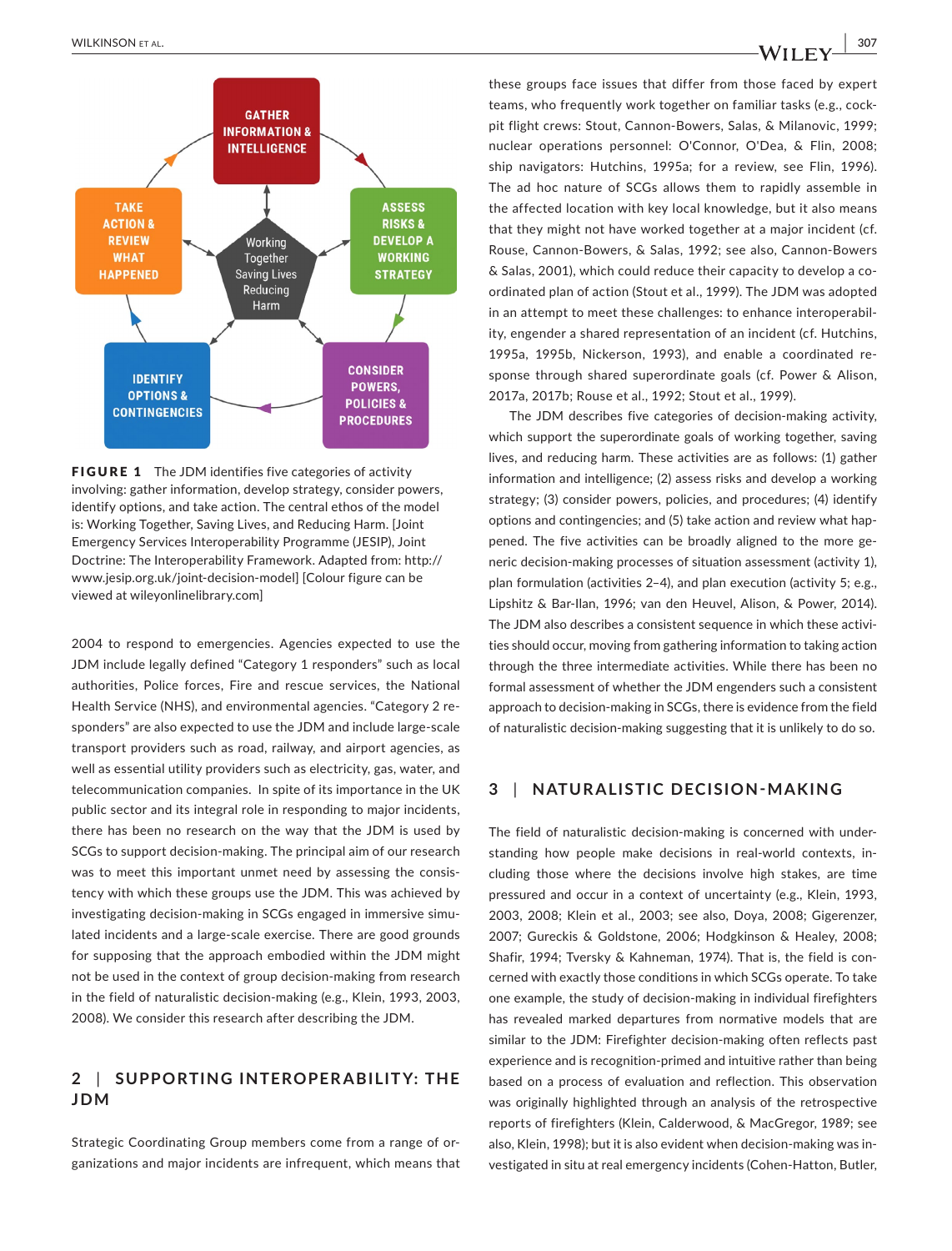& Honey, 2015; see also, Rake & Njå, 2009) and simulated incidents (Cohen‐Hatton & Honey, 2015). Similarly, the failure to consider al‐ ternative interpretations of evidence has been widely documented in laboratory studies (e.g., Wason, 1966) and in police investigations (e.g., Dando & Ormerod, 2017). Indeed, Dando and Ormerod (2017) have highlighted the fact that current practice in the police (in particular the use of decision logs) might constrain the explicit genera‐ tion of alternative interpretations of evidence by (less experienced) police detectives investigating serious crime.

There is already evidence suggesting that experienced prac‐ titioners do not follow normative models of decision‐making; and there is a broader literature which has identified the pitfalls and benefits of making decisions in groups rather than individually (for a recent review, Bang & Frith, 2017). Thematic analysis of interviews with multi-agency group members, after they have participated in simulated major incidents, alongside other evidence which suggests that timely action can be constrained by decision inertia (e.g., Power & Alison 2017a, 2017b; Alison et al., 2015; see also Janis, 1972, 1982; Janis & Mann, 1977). Here, decision inertia refers to "a process of (redundant) deliberation over possible options and in the absence of any further useful information" (Power & Alison, 2018); which could interact with whether a group is tolerant of uncertainty or not (e.g., Frenkel‐Brunswik, 1949; see also, van den Heuvel et al., 2014; for reviews, see Furnham & Marks, 2013; Hillien, Gutheil, Strout, Smets, & Han, 2017). Moreover, the separation of "assess risks and develop a working strategy" from "identify options and contingencies" within the JDM might have the unforeseen consequence of limiting rather than encouraging the consideration of alternative options (cf. Dando & Ormerod, 2017; Wason, 1966). On a different tack, Bang and Frith (2017) have argued that group decision‐making might be improved by combining individuals with different decision-making styles: explorers, who sample the available information and decision space in order to select the optimal decision, and exploiters, who commit to a course of action without such an analysis, but based on the prior success of that action. At the moment, there is no formal assessment of the decision-making styles of SCG members. Consequently, the likelihood that different SCGs will contain a combination of indi‐ viduals with different decision‐making styles is a matter of chance. However, there has been no evaluation of the use of the JDM by SCGs in the UK. Without such an evaluation, there is no basis upon which to determine the utility of the JDM in (a) reducing decision inertia or the issues identified by Pollock (2013) or (b) harnessing the benefits and avoiding the pitfalls of group decision‐making more broadly (Bang & Frith, 2017).

## **4** | **SIMULATED MAJOR INCIDENTS**

To provide a detailed (real‐time) analysis of the use of the JDM, we studied multi‐agency groups who faced the same simulated major incidents. Previous studies of how multi‐agency groups respond to simulated major incidents have made use of immersive simulation suites in which the groups are convened and respond to a virtual

event (e.g., Crego, 1996; see also, Power & Alison, 2017a, 2017b; van der Haar, Koeslag, Euwe, & Segers, 2017; for a review, see Alison et al., 2013). In Study 1, this approach was adopted in order to inves‐ tigate the use of the JDM by 18 SCGs who were responding to the same simulated incidents within a single critical meeting. The meetings were recorded, and the decision‐making sequences, involving the five JDM activities, were derived from these recordings. Coding the sequences in this way provides a common frame of reference for researchers and practitioners. If the provision of the JDM engenders similar processes of group decision‐making, then the sequences of activities should be correspondingly similar across different groups and should match those described by the JDM. However, if there are marked differences in the sequences of decision‐making activities between different groups or from those embodied in the JDM, then the nature of such differences will provide an important evidence base for future policy, guidance, and training. To take one example, if decision inertia affects decision‐making in a SCG then this might be evident in repeated cycles of transition between gather information and develop a working strategy, or a general reluctance to take action (cf. Alison et al., 2015; see also, van den Heuvel et al., 2014). Study 2 assessed the generalizability of important compo‐ nents of the results from Study 1 using the same methodology. It involved six successive SCG meetings that occurred over the course of a large‐scale exercise that involved live‐play conditions and more closely matched a real major incident. Here, the SCG meetings were an ongoing component of an event that included the recreation of a London Underground tunnel collapse, with the extended fallout that such an event would have on society and the economy.

The specific research questions that underpinned our analysis of the use of the JDM by SCGs in Studies 1 and 2 were as follows:

- 1. What is the distribution of decision‐making activities during independent SCG meetings?
- 2. Is the sequencing of decision‐making activities consistent across SCGs?
- 3. What is the distribution of decision-making activities across successive SCG meetings?
- 4. Does the sequencing of decision‐making activities change across successive SCG meetings?

## **5** | **METHOD**

#### **5.1** | **Participants**

## **5.1.1** | **Study 1**

Eighteen multi‐agency groups attended 2‐day national training and exercise events in Study 1 (nine groups from Exercise Wales Gold 1 and 9 groups from Exercise Wales Gold 2; see Table 1 for additional information). The total number of participants in Study 1 was 147. Each training event consisted of opportunity samples of participants who had applied and were selected by their agencies to take part on the basis of prior involvement in a SCG, having been on call to attend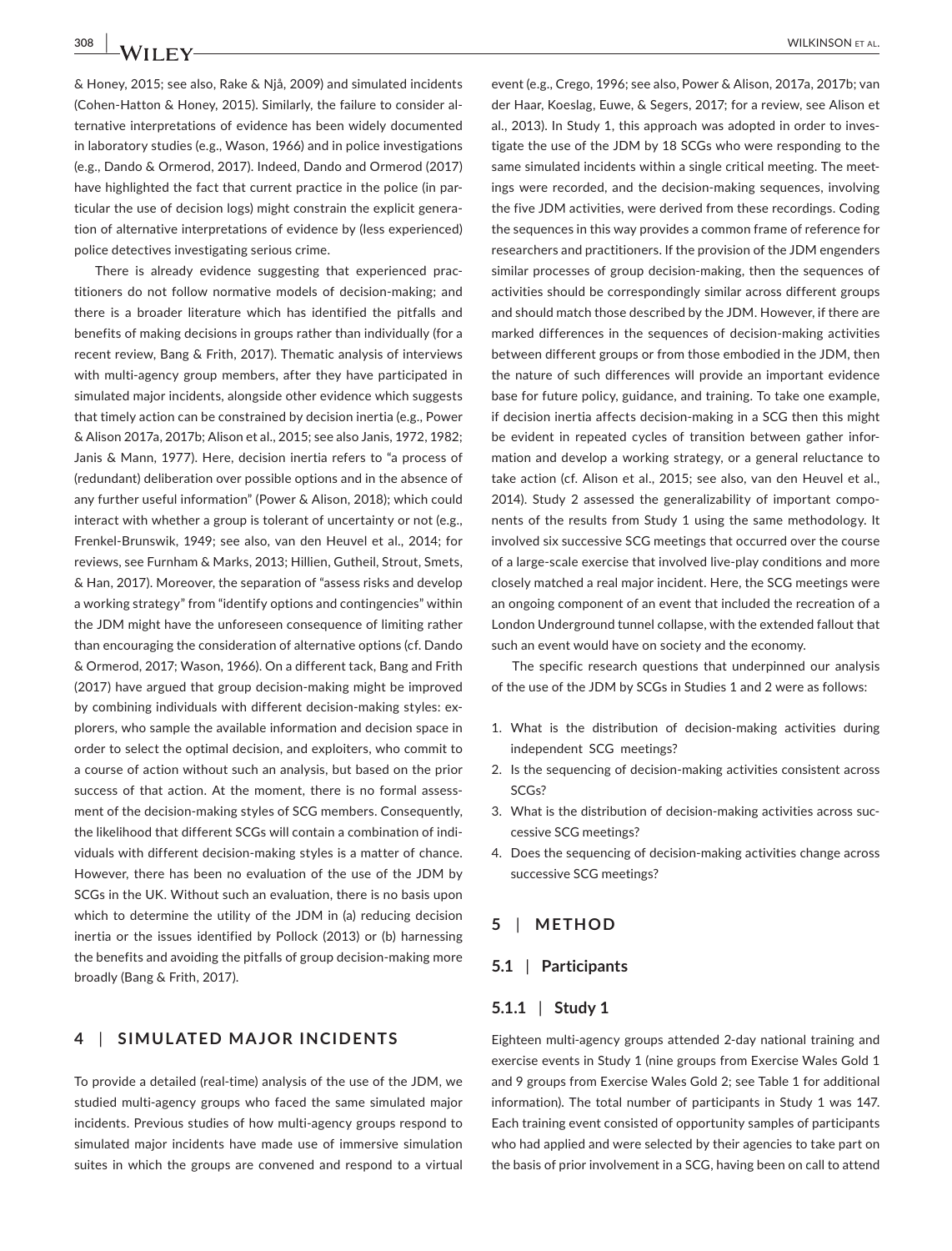#### TABLE 1 Group sizes and composition

|         | Mean (range) | Female:Male |
|---------|--------------|-------------|
| Study 1 | $8(6-10)$    | 1:2.22      |
| Study 2 | $24(20-28)$  | 1:2.97      |

*Note*. The mean number of participants in each group together with the range, and the ratio of female to male participants.

a SCG, or the possibility of future involvement in a SCG based on their rank. Participants were employed by the emergency services (Ambulance Service, Fire and Rescue Service, and Police), Health Boards, Local Government, Natural Resources Wales, and Public Health Wales, and ranged in seniority from Chief Executive level to a recently promoted Police Chief Superintendent. The experience of participants varied considerably: Some had served as a member of a SCG or had undertaken some relevant training to prepare them for such a role, while others had received no formal training for a role in SCGs. However, the groups were composed of participants who could, if an immediate need arose, be part of SCGs faced with a major incident. The participants from Study 1 provided informed consent for their participation in accordance with ethical approval through Cardiff University; and those in Study 2 (from Exercise Unified Response, EUR) provided informed consent through their agencies.

## **5.1.2** | **Study 2**

The participants in the SCGs in Study 2 represented the emergency services (City of London Police, London Ambulance Service, London Fire Brigade, Metropolitan Police), Civil Contingencies Secretariat, City of London Corporation, Department of Communities and Local Government, Environment Agency, Transport for London, and London Underground Limited. They were selected on the basis of their seniority and experience. There was a core set of participants that attended each of the six SCG meetings, and there was some turnover in participants over the course of the exercise. For example, the Chair of the SCGs changed across the meetings: SCG meetings 1 and 2 (a male repre‐ sentative of the Metropolitan Police), and meetings 3–6 (a female and a male representative of the Local Government; see Table 1 for additional information). A majority of the participants in Study 2 participated to more than one SCG meeting; but the total headcount (including multiple attendances by the same person as part of the count) was 142.

#### **5.2** | **Procedure**

#### **5.2.1** | **Study 1**

At the start of each training event, all participants took part in an interactive session that lasted for approximately one hour. This session covered the consistent and nationally recognized UK emergency command control and coordination structures (Cabinet Office, 2013), the decision-making role of SCGs, and the use of the nationally endorsed model for making collective decisions in an emergency (i.e., the JDM). The virtual timeline of the scenarios extended from

the afternoon of Day 1, when the incident was declared to 3 months later through intermediate time points (evening of Day 1, Day 2, and 1 week later).

## **5.2.2** | **Hydra simulations**

The Study 1 scenarios were delivered using Hydra immersive sim‐ ulation systems (Alison et al., 2013; Crego, 1996). Hydra provides a "syndicate room" for each group, which was equipped with a large screen projector, PC, wireless keyboard and mouse, printer, and CCTV. Large posters of the JDM were displayed prominently on the wall of each of the syndicate rooms and were visible to all participants. The PC ran a communication interface that was per‐ manently displayed on the projector screen and delivered informa‐ tion updates ("injects") and tasks to the groups. Exercise control staff also received and responded to all written communications sent by the groups using the Hydra communicator. GoPro cameras (GoPro Hero 3, Half Moon Bay, USA) and CCTV were used to re‐ cord meetings in Studies 1 and 2.

#### **5.2.3** | **Study 1 scenarios**

Both scenarios were multi-faceted, dynamic, and involved time pressure. The scenarios were developed so that there were no explicitly correct or incorrect critical decisions and that all agencies would be engaged. They were managed by control room staff who delivered scripted updates on the scenario at pre‐defined times via tasks, video and audio clips, and printed documents. The first scenario began with a video update from the Police tactical com‐ mander. This update stated that there was a large‐scale chemical fire at an industrial site and the nearby road network and railway line were closed due to the resulting plume of smoke. The scenario then developed into a serious environmental and economic inci‐ dent with media impacts that required decisions on longer-term recovery issues regarding health impacts, housing, decontami‐ nation, and economic recovery. The second scenario also began with a video update from the Police tactical commander, which included information about a crash between a passenger train and a truck carrying a hazardous substance. The crash caused many fatalities and injuries to passengers. Within the first hour of the incident, a fire ignited, burning the hazardous substance and sending a toxic plume of smoke over a residential area. Across the two days of the event, the groups took part in meetings that were approximately 45–60 min, during which they made decisions in response to the evolving incident. The analysis for Study 1 was conducted on the critical second SCG meeting. In this meeting, there was time pressure and the groups were required to make critical decisions involving providing direction to those involved in tactical operations, what their media strategy would be (Exercise Wales Gold 1); and whether or not to evacuate a nearby caravan site, under conditions where the resources were not available to evacuate everyone and the toxic effects of the plume were un‐ clear (Exercise Wales Gold 2).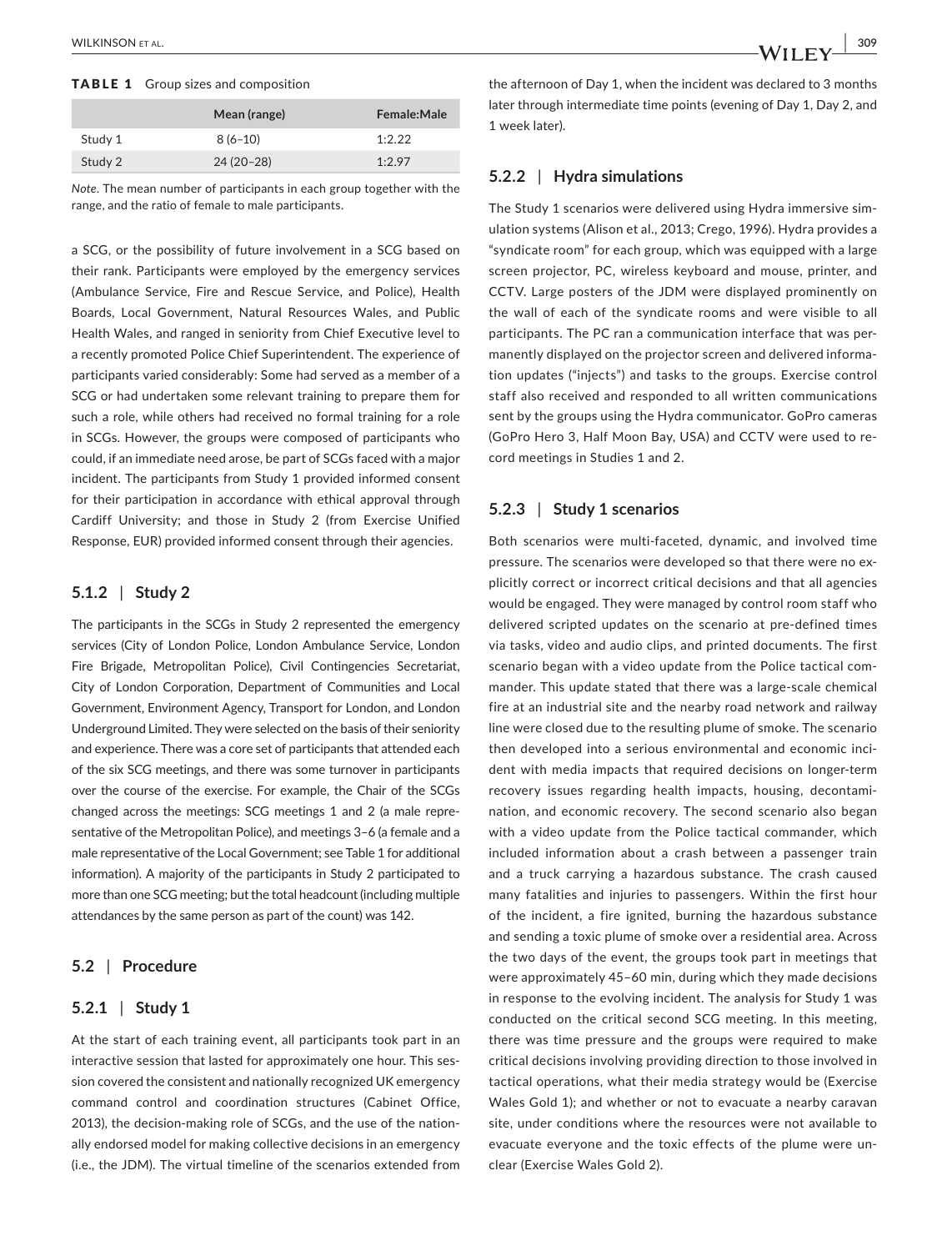### **5.2.4** | **Study 2 scenario**

Study 2 was based on a large‐scale exercise involving the collapse of the London Underground at Waterloo Station. Exercise Unified Response extended over four consecutive days in 2016 and repre‐ sented the largest emergency response exercise ever undertaken in the UK. It involved multiple sites and the SCGs met in one of the special operation rooms in a Police headquarters in Central London. The six scheduled SCG meetings occurred at 17 00 on Day 1, at 12 00 and 17 00 on Day 2, at 12 00 and 17 00 on Day 3, and at 12 00 on Day 4; and the duration of the meetings ranged from 45 to 65 min. The SCGs interfaced with a tactical command group, a gold command group, and Cabinet Office Briefing Room (COBR). There was also a Media Cell, Recovery Group, Mass Fatalities Group, and Scientific and Technical Advice Cell. The SCGs received informa‐ tion from the site where the London Underground collapse was created, complete with buried carriages, over 4,000 responders, and 2,500 trapped casualties, many with realistic stage make up and injuries.

#### **5.3** | **Coding of activity**

The audio‐video recordings were coded using the categories of activity from the JDM: gather information and intelligence (e.g., "We need more information about how injuries were sustained"); assess risks and develop a working strategy (e.g., "What is the risk of evacuating people?"); consider powers, policies, and procedures (e.g., "Can we control the airspace to legally prevent helicopters from taking footage?"); identify options and contingencies (e.g., "If we move people out and the fire burns for two weeks where will they go?"); and take action and review what happened (e.g., "Initiate mutual aid plan"). These activities were coded directly from the videos, and the codes were accompanied by notes on the same spreadsheet, which described the content of the coded activities. The activities were scored at the level of the group, in‐ dependently of the individual. The fact that the meetings were chaired meant that the meetings had a coherent structure that was readily coded as a sequence of activities. Isolated comments that were either irrelevant or were not part of the discussion (e.g., informal asides, which were infrequent) were excluded from the analysis. The coding was conducted on two separate occasions (by B.W.), which resulted in a small number of the activities (<5%) being re-classified. An independent assessor (R.C.H.) then confirmed the reliability of the coding on a sample of 30 observations from each study (≈95% agreement with B.W.). A lag sequential analysis (Sackett, 1979; see also, O'Connor, 1999) was used to derive the primary data of interest: the sequences of transitions between different decision‐making activities in the group meetings. In this analysis, the decision‐making activities were coded as a continu‐ ous stream, with repetitions of the same category removed. The lag sequential analysis stopped at the end of the SCG meetings. The resulting sequence of decision-making transitions was then compared to the binary transitions within the JDM (Figure 1).

### **6** | **RESULTS**

## **6.1** | **Study 1: What is the distribution of decision‐ making activities during independent SCG meetings?**

We first considered the frequency with which a given category of activity occurs without consideration of what happened before or after that category of activity occurred. The overall frequencies are shown in Figure 2 in the form of stacked columns. The leftmost column shows the mean number of each of these categories for the 18 groups in Study 1. Three categories of activity domi‐ nated: gather information, develop strategy, and take action; while the frequencies of the remaining categories (consider powers and identify options) were low. These frequencies were analysed using a mixed ANOVA, with activity (e.g., gather information) as a within‐ subjects factor (with five levels), and study as a between‐subjects factor (with two levels: Exercise Wales Gold 1 or 2). This analysis confirmed that there was a main effect of type of transition (*F*(4, 64) = 72.97,  $p < 0.001$ ,  $\eta^2 p = 0.82$ ), no effect of Wales Gold 1 or 2  $(F(1, 16) = 2.74, p = 0.12, \eta^2 p = 0.15)$ , and no interaction between these two factors  $(F < 1)$ . Pairwise comparisons, with a Bonferroni correction, confirmed that there were significant differences be‐ tween each pair of activities (*p*s < 0.005) with the exception of be‐ tween gather information and take action (*p* > 0.50). The pattern of statistical significance was as follows: develop strategy > gather information = take action > identify options > consider powers.

## **6.2** | **Study 1: Is the sequencing of decision‐making activities consistent across SCGs?**

The analysis of the results from Figure 2 showed that there was con‐ sistency across the SCGs in the overall frequency of categories and their distribution. However, this analysis does not establish whether the sequences of activities were consistent across the different



FIGURE 2 Each bar indicates the frequencies of the five categories of decision‐making activities in group meetings. The left‐ hand bar shows the mean frequencies for the 18 groups in Study 1. The remaining bars show the frequencies of these categories for the six meetings in Study 2 (SCGs 1–6) [Colour figure can be viewed at [wileyonlinelibrary.com\]](www.wileyonlinelibrary.com)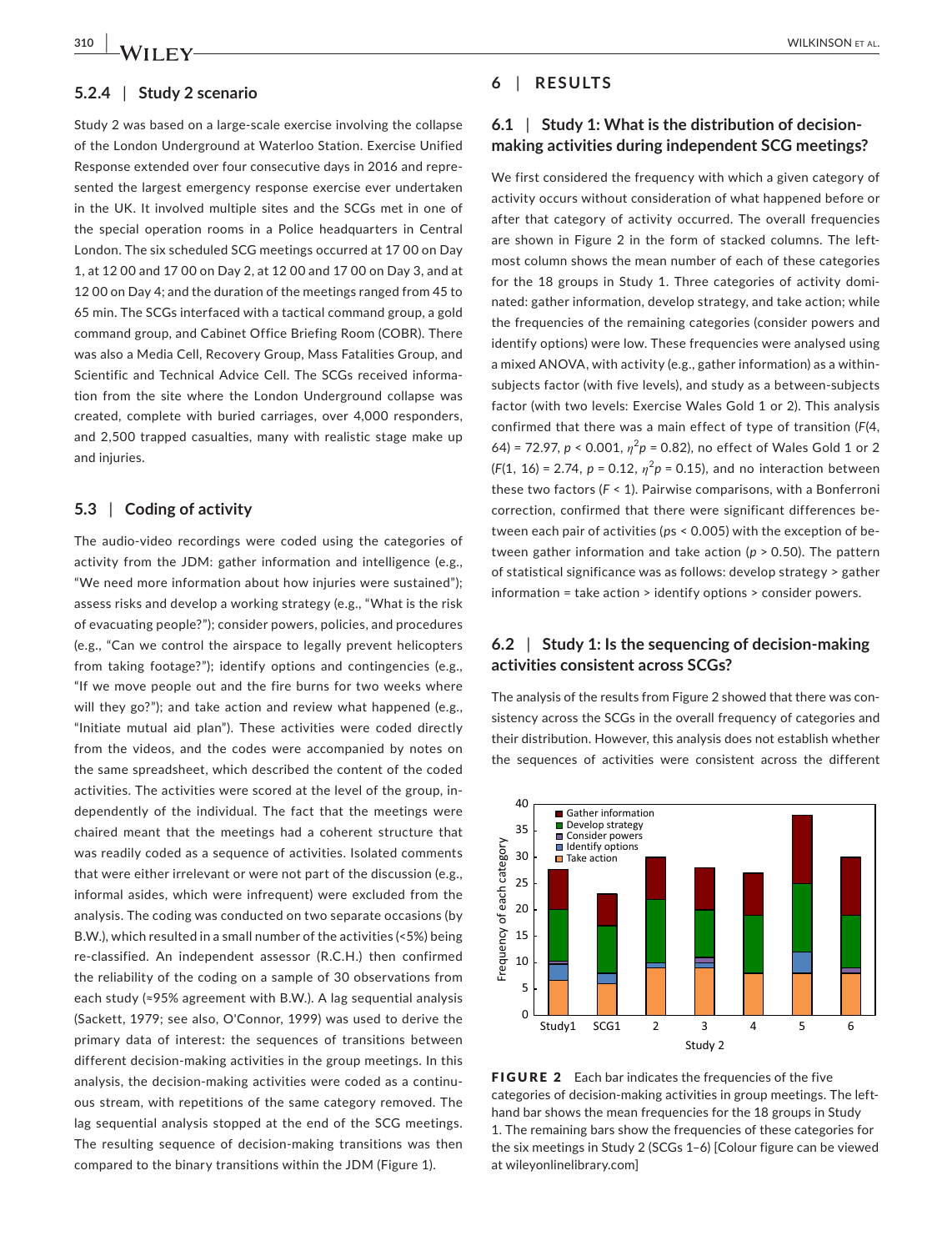groups. The mean frequencies of transition from one category to each of the other categories are shown in Table 2, together with the range of frequencies. Inspection of this table shows that the number of transitions involving the three main categories (gather informa‐ tion, develop strategy, and take action) were higher than those in‐ volving the other categories (consider powers and identify options). This simply reflects the fact that these categories of activity were more frequent. Of more interest, is the fact that there was marked variability in the frequency of transitions involving the three remain‐ ing categories (i.e., gather information, develop strategy, and take action) across the different groups; as is evident from the ranges (shown in brackets). For example, while the mean number of tran‐ sitions from gather information to develop strategy was 5.39 the range was between 2 and 10 transitions across the groups. The basis of this variability is explored in the next section.

A principal components analysis (PCA) assessed whether the vari‐ ability in decision‐making sequences was simply noise or had some underlying structure. PCA is a data reduction technique that identi‐ fies interrelationships (i.e., structure) between a set of variables, and through this process reduces the set to a smaller number of variables (called components or classes). For the three dominant categories (gather information, develop strategy, and take action), there are six possible binary transitions (e.g., develop strategy‐>take action). For each of the 18 groups, the frequencies with which each of the six transitions occurred are the primary data: a matrix of numbers with 18 rows (one for each group) and six columns (the possible sequences). PCA examines the extent to which any of the six sequence types (the columns) can be combined because the values in them are correlated. If the variability identified in Section 6.2 was noise, then this would be evident as the values being randomly arranged across the columns and no structure would be revealed by PCA. In fact, the PCA (which converged in three iterations and used a varimax rota‐ tion and Kaiser normalization) revealed two classes with eigenvalues of >1: Class 1 can be labelled "action‐oriented" and involved four of the transitions: develop strategy‐>take action, take action‐>de‐ velop strategy, take action‐>gather information, and gather informa‐ tion‐>take action (all factor loadings > 0.76). Class 2 can be labelled "information‐oriented" and involved the two remaining transitions: gather information‐>develop strategy and develop strategy‐>gather information (both factor loadings >0.95; there were no cross class loadings > ±0.13). That is, the variability in the six sequences could be reduced to two components or classes, labelled "action-oriented" and "information‐oriented." These two transition classes accounted for 74% of the variance in the six transitions between the three activities. A schematic that presents the action‐oriented and informa‐ tion-oriented classes of transition is depicted in Figure  $3<sup>1</sup>$ 

## **6.3** | **Study 2: What is the distribution of decision‐ making activities across successive SCG meetings?**

The overall distribution of activities across each of the six SCG meetings in Study 2 is also shown in Figure 2 (SCGs 1–6 from Exercise Unified Response). The distribution of the categories in these meetings was similar to those in the left-most bar (i.e., Study 1). In spite of the differences in the number of participants in the groups in Studies 1 and 2, and the different scale of the exercises,



FIGURE 3 Study 1: Schematic of the two sequence transition classes involving the most frequent categories of activity. The groups differed in the extent to which their transitions were more or less action-oriented (tan arrow) or more or less information‐oriented (red arrow) [Colour figure can be viewed at [wileyonlinelibrary.com\]](www.wileyonlinelibrary.com)

|  |  |  |  | <b>TABLE 2</b> Mean numbers of transitions in Study 1 (with ranges in brackets) |
|--|--|--|--|---------------------------------------------------------------------------------|
|--|--|--|--|---------------------------------------------------------------------------------|

|                    | <b>Gather information</b> | Develop strategy | <b>Consider powers</b> | <b>Identify options</b> | <b>Take action</b> |
|--------------------|---------------------------|------------------|------------------------|-------------------------|--------------------|
| Gather information | X                         | $5.39(2-10)$     | $0.22(0-2)$            | $0.78(0-3)$             | $1.11(0-4)$        |
| Develop strategy   | $3.78(0-9)$               | X                | $0.17(0-1)$            | $1.05(0-4)$             | $4.67(2-9)$        |
| Consider powers    | $0.17(0-1)$               | 0                | X                      | $0.39(0-2)$             | $0.05(0-1)$        |
| Identify options   | $0.83(0-3)$               | $1.28(0-5)$      | $0.17(0-2)$            | X                       | $0.72(0-2)$        |
| Take action        | $1.94(0-6)$               | $3.00(1-5)$      | $0.05(0-1)$            | $0.89(0-4)$             | X                  |

*Note*. The scores represent the mean number (plus range) of transitions between the five Joint Decision Model categories; for example, the mean number of transitions from gather information to develop strategy was 5.39, whereas the mean number of transitions from develop strategy to gather information was 3.78. The bold values indicate transitions between the most frequent categories of activity (i.e., gather information, develop strategy, and take action).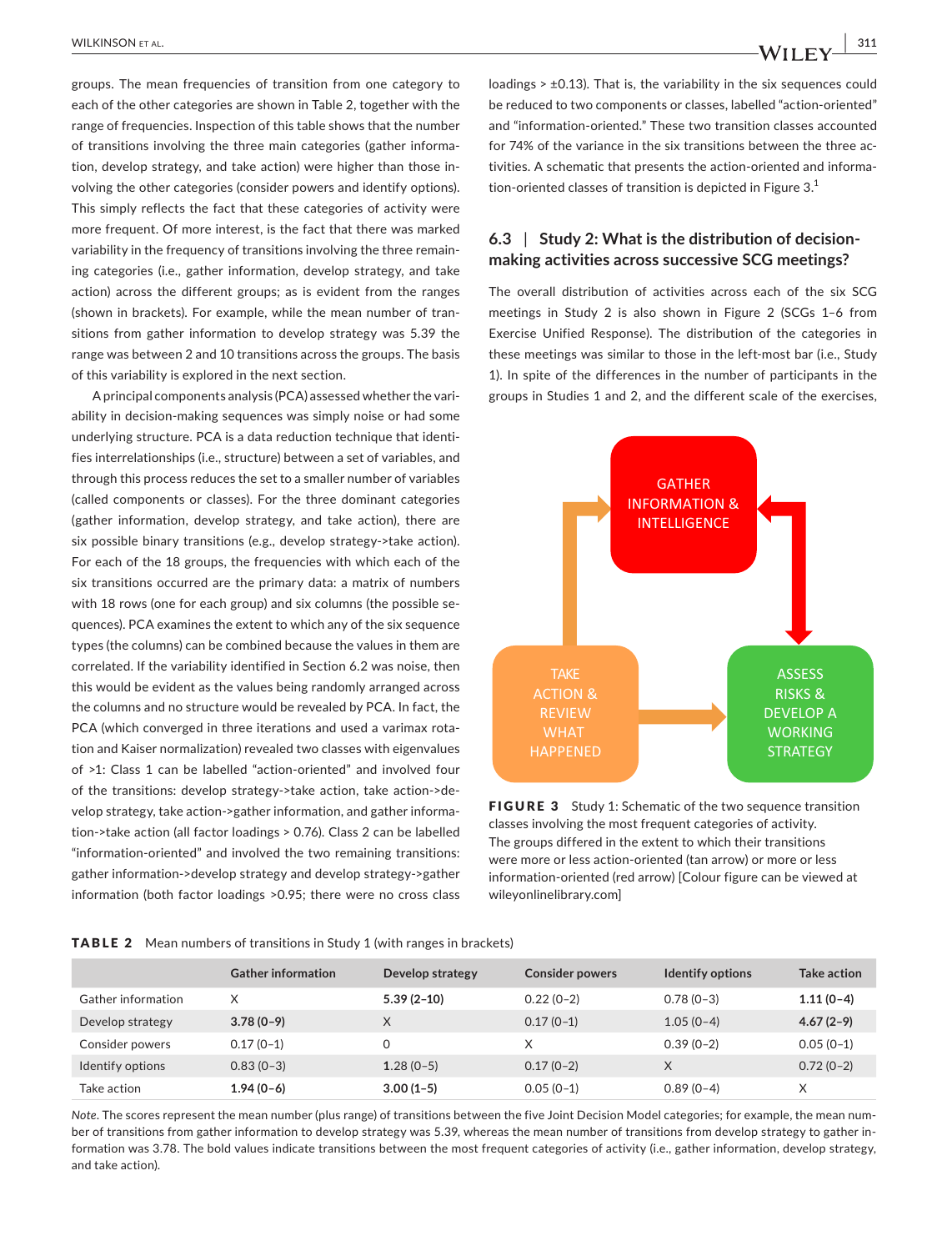

FIGURE 4 Study 2. Frequency of transitions from gather information to either develop strategy or take action (upper panel); from develop strategy to either take action or gather information (middle panel); and from take action to either gather information or develop strategy (lower panel) [Colour figure can be viewed at

the dominant categories of activity in Study 2 were also gather in‐ formation, develop strategy, and take action; with the frequencies of consider powers and identify options being very low. ANOVA conducted on the scores from the six group meetings in Study 2, with type of transition (with five levels) as the within-subjects factor, confirmed that there was a main effect of type of transition (*F*(4, 20) = 67.56,  $p < 0.001$ ,  $\eta^2 p = 0.93$ ). Pairwise comparisons, with a Bonferroni correction, revealed that the frequency of three activi‐ ties (gather information, develop strategy, and take action) differed from the two other activities (consider powers and identify options; *p*s < 0.01); and there were no differences between the frequencies of transition involving the activities within each of these two sets (i.e., gather information = develop strategy = take action > consider powers = identify options).

# **6.4** | **Study 2: Does the sequencing of decision‐ making activities change across successive SCG meetings?**

The analysis of the variability in the sequencing of decision‐making activities that was performed in Study 1 cannot be conducted on the results of Study 2, because only one SCG was making decisions at a given time point, as the exercise developed. However, a comple‐ mentary analysis can be conducted that allows the development of the transitions between the three dominant activities to be tracked across successive meetings of this large‐scale exercise. Figure 4 de‐ picts this evolution in the frequencies of transitions from: gather information to either develop strategy or take action (upper panel); develop strategy to either take action or gather information (mid‐ dle panel); and take action to either gather information or develop strategy (lower panel). Inspection of the upper panel shows that dur‐ ing each SCG, gather information was more likely to be followed by develop strategy than take action (binomial test, *p* < 0.05). The mid‐ dle panel shows that during each SCG, develop strategy was more likely to be followed by take action than gather information (binomial test, *p* < 0.05). Finally, the lower panel shows that while in the first SCG, take action was more likely to be followed by develop strategy than by gather information, by the final SCG this pattern of transi‐ tions had reversed and take action was more likely to be followed by gather information than develop strategy (Fisher's exact probabil‐ ity test, *p* < 0.05). The final observation shows that the sequencing of decision‐making activities changes over the life of an extended incident.

# **7** | **SUMMARY AND PRINCIPAL RESULTS**

Strategic Coordinating Groups play a central role in how the UK re‐ sponds to major incidents. A pillar of UK national operational guid‐ ance is the JDM. We investigated the use of the JDM in multi-agency groups in simulated major incidents created in Hydra suites (Study 1) and in a large‐scale live‐play exercise (Study 2). Decision sequences were generated by first categorizing group activities within the meetings in terms of the five categories that form the basis of the JDM (Figure 1), and then examining the transitions between these categories. There was a consistent distribution of the five activities across the different groups, with three dominant activities (gather information, develop strategy, and take action), and two categories of activity that were relatively infrequent (consider powers and iden‐ tify options). However, this consistent distribution belied marked be‐ tween‐group differences in the nature of the transitions between the dominant activities. There were two classes of decision‐making transitions involving (a) develop strategy and take action, and take action and gather information, and (b) gather information and de‐ velop strategy. To give a concrete illustration, two SCGs might have a similar overall number of transitions involving developing a strategy, but for one group these based on transitions to‐and‐from take action whereas for another they might be based on transitions to-and-from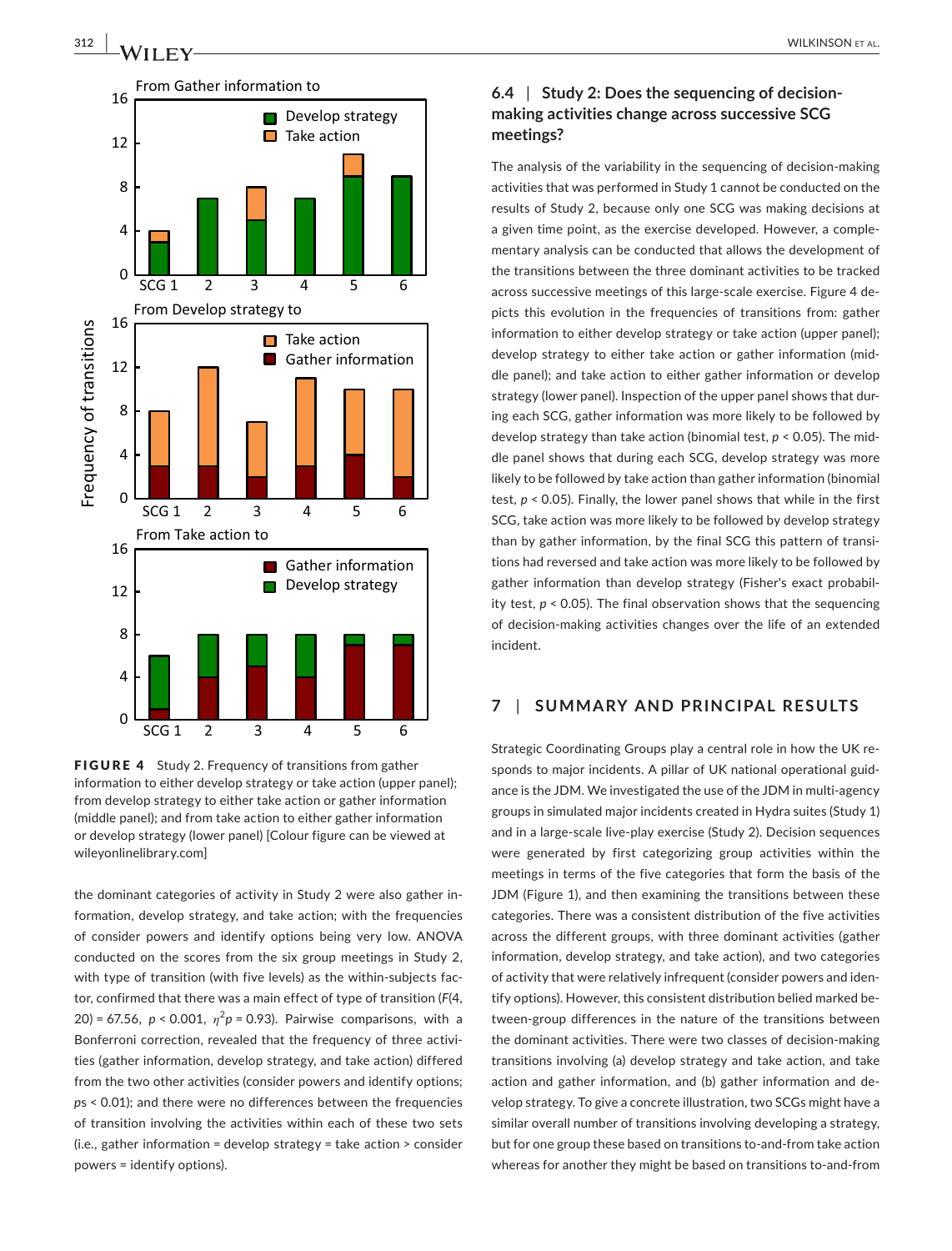gather information. Finally, the analysis of a series of meetings across an extended incident showed that our form of analysis was sensitive to changes in the distribution of decision‐making activities across the event. Most notably, while taking action was most likely to be followed by revisiting strategy development in SCG meeting 1, it was most likely to be followed by gather information in SCG meeting 6. Further work involving extended incidents will be needed to understand the basis of this change, and whether it is a consistent feature of different groups or is itself subject to variability between groups. For example, the change in decision‐making sequences be‐ tween SCG meetings 1 and 6 might reflect the changing nature of the issues faced early and late in a major incident, or an increasing need for gather information about the immediate (or ongoing) con‐ sequences of actions. In the following discussion, we focus on three facets of our studies: The variation in how the groups approached the simulated incidents (Study 1); the fact that there was limited con‐ sideration of powers or identification of options in all groups (Studies 1 and 2); and the nature of the methodology employed here. We conclude by examining the implications of our results for policy, guidance and training.

### **8** | **DISCUSSION**

Our investigation provided the first analysis of the use of the JDM to support decision‐making in multi‐agency groups. The groups were faced with realistic, simulated major incidents. We did not evaluate the effectiveness of the different groups, including the decisions that they made (cf. van der Haar et al., 2017), but rather the process of decision-making (cf. e.g., Klein, 1993, 2003, 2008). The findings summarized in the immediately preceding section have clear theoretical and operational significance.

## **8.1** | **Between‐group variability in transition sequences**

There were marked between‐group differences in the transitions between the three main categories of decision‐making activity. The groups differed in the extent to which their sequences were "action‐ centred" or "information‐oriented." These labels are not intended to describe a process of decision‐making, but are simply a convenient and theoretically neutral way of labelling the different classes of de‐ cision‐making sequences that were evident across the groups. The basis for these group differences cannot be determined from the pre‐ sent results, but some speculation can be offered. For example, the‐ matic analysis of interviews with members of multi-agency groups, after they have participated in simulated major incidents, revealed high levels of decision inertia (Power & Alison 2017a, 2017b; Alison et al., 2015; see also Janis, 1972, 1982; Janis & Mann, 1977). In Study 1, decision inertia might be reflected in high levels of the informa‐ tion-oriented component and low levels of the action-oriented component. Our results thereby complement those based on thematic analysis of interviews with individual group members; but they also suggest that decision inertia differs markedly across different SCGs that are responding to the same incident. The same form of argument can be made about a given group's tolerance for uncertainty or ambi‐ guity, which might be reflected in their tendency to exhibit frequent transitions between gather information and develop a strategy (e.g., Frenkel‐Brunswik, 1949; see also, van den Heuvel et al., 2014; for re‐ views, see Furnham & Marks, 2013; Hillien et al., 2017). These group differences, whether they involve decision inertia or tolerance of un‐ certainty, are likely to be based upon differences in the composition and characteristics of the groups or the disposition of the chair (van der Haar et al., 2017). In this context, a recent analysis of the benefits and pitfalls of group decision‐making is directly relevant.

Bang and Frith (2017) highlighted the possibility that differences in the tendency of individuals within a group to explore or exploit information could affect that group's overall tendency to continue to gather information rather than to act on the basis of existing in‐ formation (Frank, Doll, Oas‐Terpstra, & Moreno, 2009; Tversky & Edwards, 1966). It seems plausible to link the information‐oriented and action‐oriented classes of decision‐making sequences to group differences in exploration and exploitation: Groups with many ex‐ plorers being more likely to exhibit information‐oriented sequences and those with many exploiters being more likely to exhibit action‐ oriented sequences. To test this analysis would require the deci‐ sion-making styles of the individuals to be assessed prior to their allocation to groups: Would groups that are composed of explorers or exploiters (or a mixture of the two) differ in their decision‐mak‐ ing sequences, and if so would these differences impact on critical decision‐making? We will return to this issue in the final section of the discussion where we offer some specific suggestions about how the issue of the variability in the sequencing of decision-making activities could be addressed in future policy, guidance, and training.

## **8.2** | **Limited consideration of powers or identification of options**

A consistent feature of the SCGs was the limited consideration of powers or identification of alternative options. This finding might simply reflect that there was a shared understanding of the avail‐ able powers for a given situation. However, this explanation is much less plausible in the case of the failure to identify different options. In Study 1, the number of actions taken were many and varied (e.g., to evacuate buildings, to activate the mass fatalities plan), and yet there was little consideration of alternative options. Moreover, in Study 2 the potential for identifying different options across the developing incident was manifold, and yet there was little or no attempt to do so in the six SCG meetings. This failure to explicitly identify different options has also been observed in studies of individual decision‐making, where decisions have been characterized as being experience‐based (e.g., Gigerenzer, 2007; Shafir, 1994; Tversky & Kahneman, 1974) or recognition‐primed (Klein, 1993, 2003; see also, Doya, 2008). The failure to consider alternatives has been associated with poor group decision‐making (for a review, Walker, McLeer, & the DAMOCLES group., 2004). In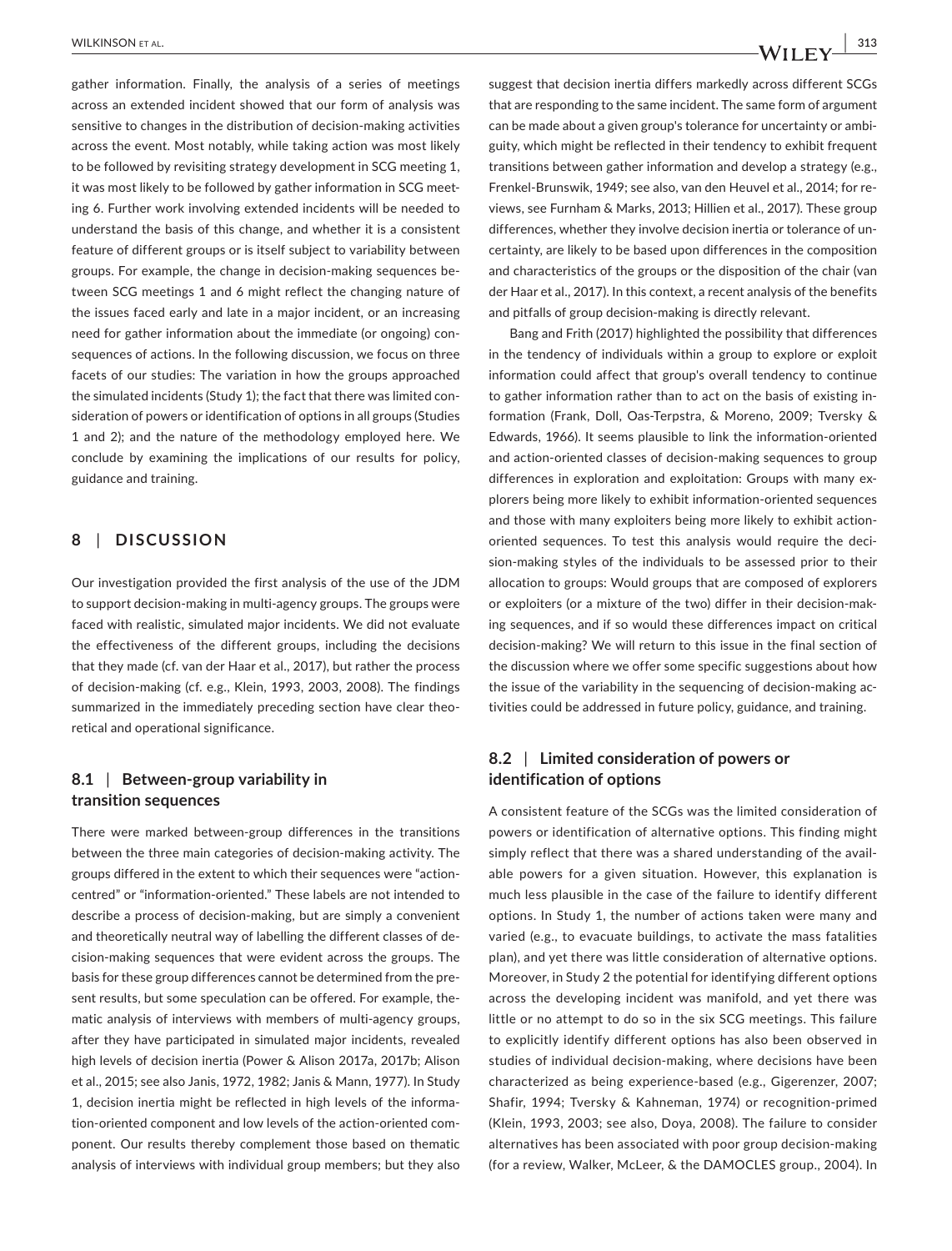the context of SCGs, the limited identification of options and con‐ tingencies could be generated in a variety of ways. For example, a need to maintain group harmony could serve as a constraint on the evaluation of alternative courses of action and contingencies (Janis, 1972, 1982); and the extent to which the chair is perceived as inclusive and the environment psychologically safe might mod‐ erate the tendency of individuals to contribute alternative views or speak up (e.g., Bienefeld & Grote, 2014). There are a variety of ways in which encouraging the explicit consideration of alternative options could be addressed in future policy, guidance, and train‐ ing, which will be considered in the final section of the discussion.

#### **8.3** | **Methodological considerations**

Some of the results presented in the previous paragraphs were en‐ abled by the fact that there was a relatively large sample of groups in Study 1 (i.e., 18) engaged in the same scenarios. However, one cost of the increased reproducibility that the use of simulations af‐ fords is that they lack some of the features of real major incidents; including the fact that group decisions at real major incidents have consequences (e.g., saving lives, preventing further casualties and damage to property and the environment). This is a limitation of Study 1. However, the close correspondence between decision‐ making processes in some operational and simulated environ‐ ments, identified using similar methodology to the present studies (Cohen‐Hatton et al., 2015; Cohen‐Hatton & Honey, 2015), sug‐ gests that use of context appropriate simulated environments can reveal important similarities to real incidents (Alison et al., 2013). Of more immediate relevance, however, is the close simi‐ larity between the overall pattern of results from Study 1 (involv‐ ing Exercise Wales Gold 1 and 2) and Study 2 (Exercise Unified Response; Figure 2). This similarity—across exercises of very dif‐ ferent scales—supports the view that our results are of relevance to real major incidents; but complementary analyses of real SCG meetings, dealing with a range of different major incidents, is the only way to determine whether or not this view is accurate.

# **8.4** | **Implications for future policy, guidance, and training**

With the limitations noted above borne in mind, the results from Studies 1 and 2 do provide a context-sensitive basis upon which to develop future policy, guidance, and training. One obvious tar‐ get is to modify policy and guidance to ensure that (a) options and contingencies are consistently explored, and (b) the rationale for prospective courses of action are routinely and explicitly assessed against goals, anticipated consequences, and a risk/benefit analy‐ sis (cf. Cohen-Hatton & Honey, 2015). Cohen-Hatton and Honey (2015) showed that training firefighters to use such explicit assess‐ ments (which they called "decision controls"), before committing to a course of action, increased the use of reflective decision‐making relative to recognition‐primed or intuitive decision‐making. The im‐ plementation of such decision controls in a group decision‐making

context might also yield greater reflective decision-making, involving appropriate consideration of alternative options and goals. However, the between-group variation in decision-making processes, coupled with the infrequent evaluation of options and contingencies, also highlights a need to consider the dynamics of group working rather than the development of prescriptive mod‐ els of decision‐making per se. In fact, there are relatively simple techniques (e.g., considering views from outside of the group; Janis, 1972, 1982) that enhance the quality of group decision‐making in some contexts (Lovallo & Kahneman, 2003; Ministry of Defence, 2013; see also, Newell, Lagnado, & Shanks, 2015), and which could be integrated into how multi-agency groups respond to major incidents (cf. Exercise Unified Response Evaluation Report, 2017, pp. 142–143). However, there is another potential route to changing group dynamics that is based on a recent theoretical analysis of group decision‐making that was briefly mentioned above.

Bang and Frith (2017) presented an analysis of how the past ex‐ perience of group members could be integrated with new informa‐ tion to affect group decisions. Their (Bayesian) analysis is broadly consistent with the naturalistic decision‐making approach, which is also concerned with how previous experience primes decisions in the face of uncertain information (i.e., recognition‐primed or intui‐ tive decision‐making; Klein, 1993, 2003, 2008; see also Doya, 2008; Gigerenzer, 2007; Gureckis & Goldstone, 2006; Salas, DiazGranados, & Rosen, 2010; Tversky & Kahneman, 1974). In the case of multi‐ agency groups, bringing together representatives from the relevant agencies might well increase their ability to work together effectively (but see, Power & Alison, 2017a, 2017b). However, Bang and Frith (2017) argued that group decision‐making might also benefit from the combination of different types of individual decision maker: spe‐ cifically from the combination of explorers and exploiters. There are clearly pitfalls associated with being either an explorer (who might not reach a decision in a timely fashion) or an exploiter (who might quickly reach the wrong decision), and Bang and Frith (2017) rea‐ soned that "A mixture of such diverse individuals can create advan‐ tages for the group." As already mentioned, this claim needs to be assessed experimentally, but it has clear practical implications for as‐ sembling effective groups in a variety of contexts, including at major incidents (cf. Polzer, Milton, & Swann, 2002; Roberge & van Dick, 2010). At present, the selection of individuals that come together to respond to major incidents (simulated or real) in the UK is not based on any formal assessment of their individual approaches to decision‐making. The foregoing analysis suggests that such selection might provide a means of increasing the consistency and efficacy of decision‐making processes in multi‐agency groups.

To conclude: The JDM is a central to the UK public sector. The results of Studies 1 and 2 suggest that future policy, guidance, and training should focus on ways to enable the JDM to be used more consistently and effectively by SCGs. Greater consistency could be achieved by ensuring that SCGs include a balance of individuals with different decision‐making styles (i.e., explorers and exploiters; see Bang & Frith, 2017), which might also reduce decision inertia (Power & Alison 2017a, 2017b; Alison et al., 2015). However, there is a need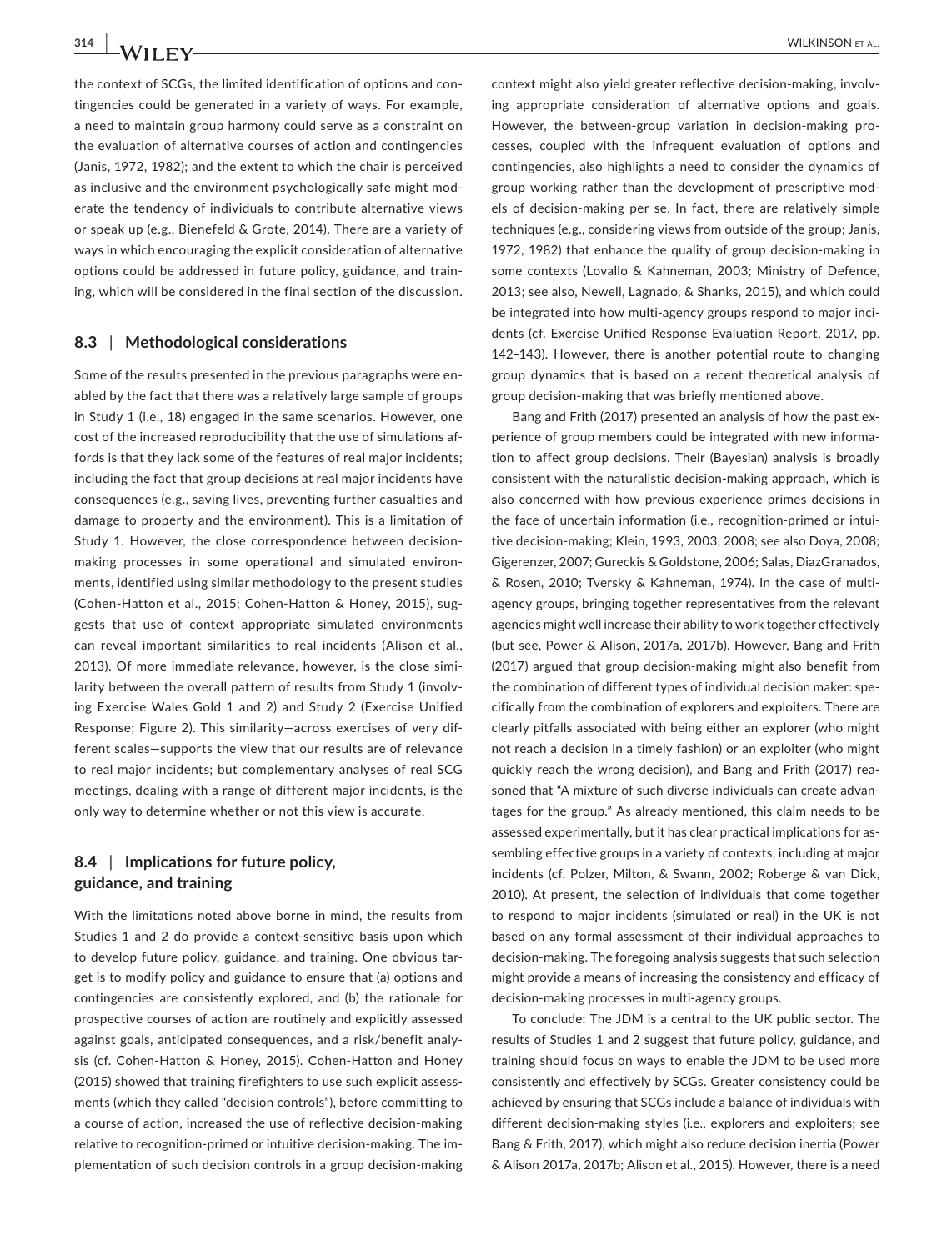to investigate whether the decision‐making processes of SCGs, and groups more generally, are affected by the decision‐making styles of their members. At a more specific level, our results suggest the need for SCGs to give more consistent and explicit consideration to alternative plans of action. The use of decision controls has proven effective in modifying decision-making in incident commanders (Cohen‐Hatton & Honey, 2015), but this technique has yet to be for‐ mally assessed in SCGs or other groups.

#### **ACKNOWLEDGEMENTS**

B. Wilkinson was supported by a PhD studentship awarded by the School of Psychology, which also provided additional funding and resources. The development of the research was also partly sup‐ ported by an Economic and Social Research Council Impact and Acceleration Account fund, administered by Cardiff University (ES/ M500422/1), awarded to R.C.H. and S.R.C‐H. We thank the par‐ ticipants from Exercise Wales Gold 1 and 2, the members of the Strategic Coordinating Groups at Exercise Unified Response, and our colleagues who contributed their time and expertise. We also thank the London Fire Brigade, who led Exercise Unified Response, and the European Commission, who co-funded this exercise. Specific thanks are reserved for Richard Abbot and Martin Corbett (London Fire Brigade) and Dave Musker (Metropolitan Police) who facili‐ tated and supported our involvement in Exercise Unified Response at every point. Mark Johansen and Robert MacFarlane provided many insightful comments on drafts of this manuscript. B.W. was in‐ volved in all components of the research. B.W., S.R.C‐H., and R.C.H. conceived the studies involving Exercise Wales Gold 1 and 2, and Exercise Unified Response. B.W. and R.C.H. conducted the analysis of the results. B.W., S.R.C‐H., and R.C.H wrote the paper. The au‐ thors declare no conflicts of interest. The data reported in this paper will be archived on ORCA (Cardiff University) or made available on request for scholarly purposes.

#### **ENDNOTE**

<sup>1</sup>The sample size for Study 1 (n = 18) is low for a PCA, but complementary analyses using simple correlations to assess relationships among the 6 sequences (for which the *n* is suitable) provided statistical sup‐ port for the components derived from the PCA.

### **REFERENCES**

- Alison, L., & Crego, J. (2008). *Policing major incidents: Leadership and major incident management*. Devon, UK: Willan Publishing.
- Alison, L., Power, N., van den Heuvel, C., Humann, M., Palasinski, M., & Crego, J. (2015). Decision inertia: Deciding between least worst out‐ comes in emergency responses to disasters. *Journal of Occupational and Organizational Psychology*, *88*, 295–321. [https://doi.org/10.1111/](https://doi.org/10.1111/joop.12108) [joop.12108](https://doi.org/10.1111/joop.12108)
- Alison, L., van den Heuvel, C., Waring, S., Power, N., Long, A., O'Hara, T., & Crego, J. (2013). Immersive simulated learning environments (ISLEs) for researching critical incidents: A knowledge synthesis of the literature and experiences of studying high risk strategic and
- Bang, D., & Frith, C. D. (2017). Making better decisions in groups. *Royal Society Open Science*, *4*, 170193.
- Bienefeld, N., & Grote, G. (2014). Speaking up in ad hoc multiteam systems: Individual‐level effects of psychological safety, status, and leadership within and across teams. *European Journal of Work & Organizational Psychology*, *23*, 930–945. [https://doi.org/10.1080/13](https://doi.org/10.1080/1359432X.2013.808398) [59432X.2013.808398](https://doi.org/10.1080/1359432X.2013.808398)
- Cabinet Office (2013). *Emergency response and recovery non statutory guidance accompanying the Civil Contingencies Act 2004*. [https://](https://www.gov.uk/government/uploads/system/uploads/attachment_data/file/253488/Emergency_Response_and_Recovery_5th_edition_October_2013.pdf) [www.gov.uk/government/uploads/system/uploads/attachment\\_](https://www.gov.uk/government/uploads/system/uploads/attachment_data/file/253488/Emergency_Response_and_Recovery_5th_edition_October_2013.pdf) [data/file/253488/Emergency\\_Response\\_and\\_Recovery\\_5th\\_edi‐](https://www.gov.uk/government/uploads/system/uploads/attachment_data/file/253488/Emergency_Response_and_Recovery_5th_edition_October_2013.pdf) [tion\\_October\\_2013.pdf](https://www.gov.uk/government/uploads/system/uploads/attachment_data/file/253488/Emergency_Response_and_Recovery_5th_edition_October_2013.pdf)
- Cannon‐Bowers, J. A., & Salas, E. (2001). Reflections on shared cogni‐ tion. *Journal of Organizational Behavior*, *22*, 195–202. [https://doi.](https://doi.org/10.1002/job.82) [org/10.1002/job.82](https://doi.org/10.1002/job.82)
- Civil Contingencies Act (2004). Retrieved from [http://www.legislation.](http://www.legislation.gov.uk/ukpga/2004/36/pdfs/ukpga_20040036_en.pdf) [gov.uk/ukpga/2004/36/pdfs/ukpga\\_20040036\\_en.pdf](http://www.legislation.gov.uk/ukpga/2004/36/pdfs/ukpga_20040036_en.pdf)
- Cohen‐Hatton, S. R., Butler, P. C., & Honey, R. C. (2015). An investiga‐ tion of operational decision making in situ: Incident command in the UK fire and rescue service. *Human Factors*, *57*, 793–804. [https://doi.](https://doi.org/10.1177/0018720815578266) [org/10.1177/0018720815578266](https://doi.org/10.1177/0018720815578266)
- Cohen‐Hatton, S. R., & Honey, R. C. (2015). Goal‐oriented training af‐ fects decision‐making processes in virtual and simulated fire and rescue environments. *Journal of Experimental Psychology: Applied*, *21*, 395–406.
- Comfort, L. K. (2007). Crisis management in hindsight: Cognition, com‐ munication, coordination and control. *Public Administration Review*, *67*, 189–197. <https://doi.org/10.1111/j.1540-6210.2007.00827.x>
- Crego, J. (1996). *Critical incident management: Engendering experi‐ ence through simulation*. Unpublished PhD Thesis, University of Salford.
- Dando, C. J., & Ormerod, T. C. (2017). Analyzing decision logs to under‐ stand decision making in serious crime investigations. *Human Factors*, *59*, 1188–1203. <https://doi.org/10.1177/0018720817727899>
- Doya, K. (2008). Modulators of decision making. *Nature Neuroscience*, *11*, 410–416. <https://doi.org/10.1038/nn2077>
- EUR Evaluation Report (2017). Retrieved from [http://www.london-fire.](http://www.london-fire.gov.uk/Documents/lfb-evaluation-eur-report.pdf) [gov.uk/Documents/lfb-evaluation-eur-report.pdf](http://www.london-fire.gov.uk/Documents/lfb-evaluation-eur-report.pdf)
- Flin, R. (1996). *Sitting in the hot seat: Leaders and teams for critical incident management*. Chichester, West Sussex, UK: Wiley.
- Frank, M. J., Doll, B. B., Oas‐Terpstra, J., & Moreno, F. (2009). Prefrontal and dopaminergic genes predict individual differences in exploration and exploitation. *Nature Neuroscience*, *12*, 1062–1068.
- Frenkel‐Brunswik, E. (1949). Intolerance of ambiguity as an emotional and perceptual personality variable. *Journal of Personality*, *18*, 108– 143. <https://doi.org/10.1111/j.1467-6494.1949.tb01236.x>
- Furnham, A., & Marks, J. (2013). Tolerance of ambiguity: A review of the recent literature. *Psychology*, *4*, 717–728. [https://doi.org/10.4236/](https://doi.org/10.4236/psych.2013.49102) [psych.2013.49102](https://doi.org/10.4236/psych.2013.49102)
- Gigerenzer, G. (2007). *Gut feelings: The intelligence of the unconscious*. New York, NY: Viking.
- Gureckis, T. M., & Goldstone, R. L. (2006). Thinking in groups. *Pragmatics & Cognition*, *14*, 293–311.
- Hillien, M. A., Gutheil, C. M., Strout, T. D., Smets, E. M. A., & Han, P. J. J. (2017). Tolerance of uncertainty: Conceptual analysis, integrative model, and implications for healthcare. *Social Science and Medicine*, *180*, 62–75. <https://doi.org/10.1016/j.socscimed.2017.03.024>
- Hodgkinson, G. P., & Healey, M. P. (2008). Cognition in organizations. *Annual Review of Psychology*, *59*, 387–417. [https://doi.org/10.1146/](https://doi.org/10.1146/annurev.psych.59.103006.093612) [annurev.psych.59.103006.093612](https://doi.org/10.1146/annurev.psych.59.103006.093612)
- House, A., Power, N., & Alison, L. (2014). A systematic review of the potential hurdles of interoperability to the emergency services in major incidents: Recommendations for solutions and alternatives.